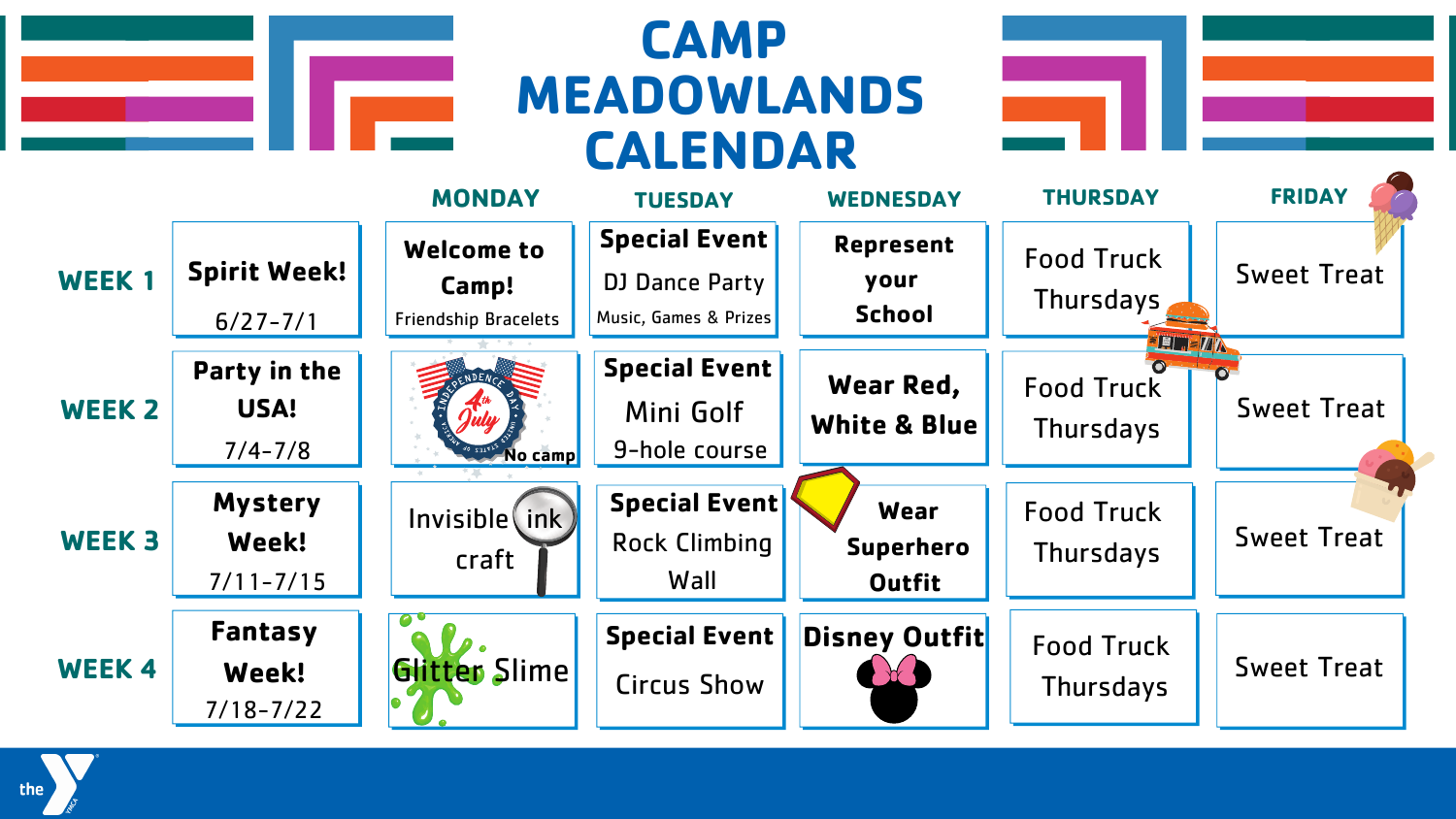## **CAMP MEADOWLANDS CALENDAR MONDAY WEEK 5 WEEK 6 WEEK 7 WEEK 8 Mad Science Week!** 7/25-7/29 Elephant Toothpaste **Special Event** Science Show **Crazy Hair Day Color Wars!** 8/1-8/5 Bounce Slide **Special Event Wear Group Color Bright Days Ahead!** 8/8-8/12 Make your own game **Special Event** Melt Down Ride **Walk on the Wild Side!** 8/15-8/19 Paper plate animal masks **Special Event** Retile Show **Wear Animal** Game Day Banner **Neon Day**